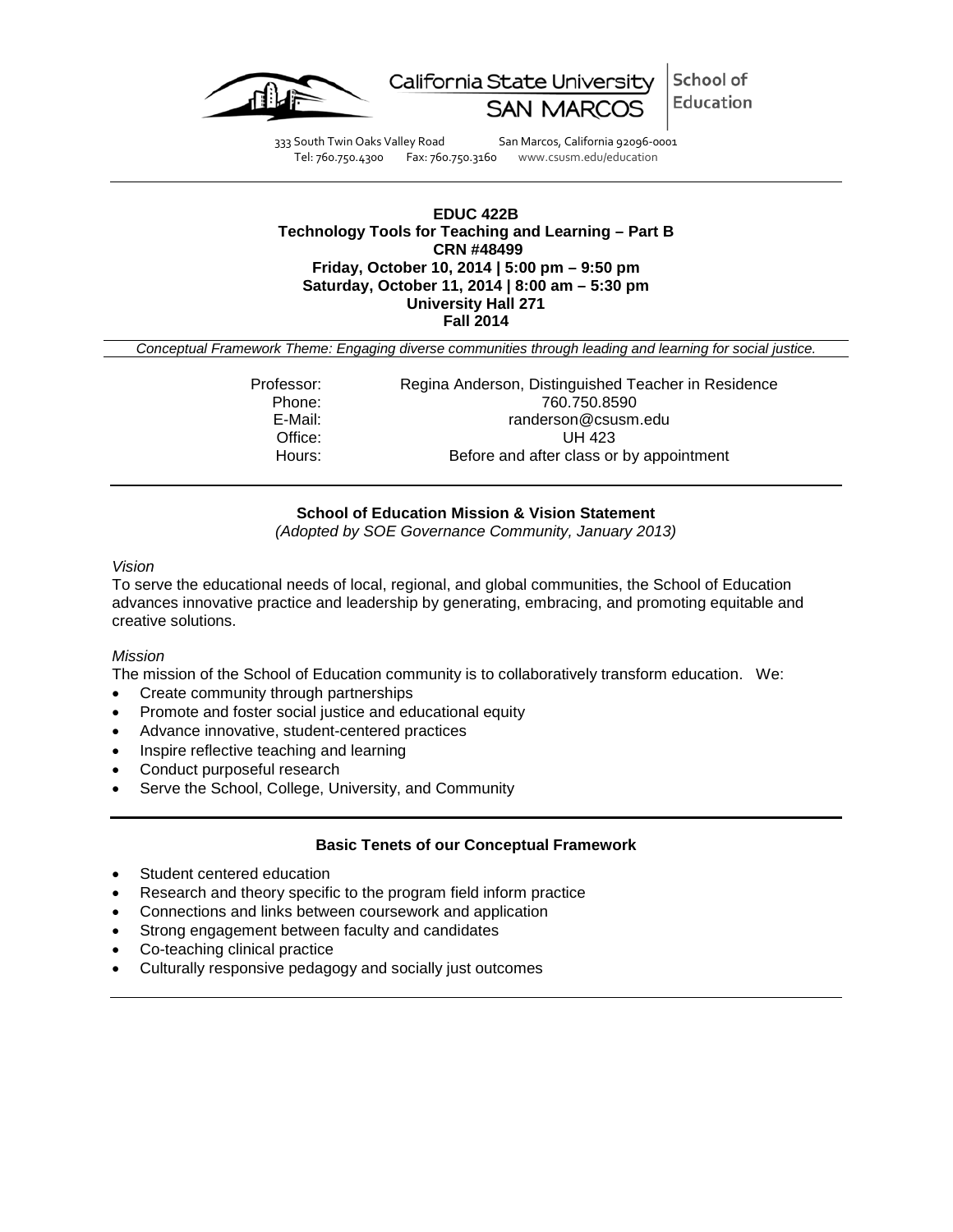## **COURSE DESCRIPTION**

Equivalent to the second third of EDUC 422. Focuses on using technology in the classroom through examination of educational software and familiarization with specific software titles supported in the College of Education credential program. *May not be taken for credit by students who have received credit for EDUC 422 and E494K.*

The EDUC 422 course prepares teacher candidates to apply specific educational technology-based applications in methods courses for implementation in teaching and learning with students as well as to their own professional growth. When entering the teacher education program, School of Education faculty assume teacher candidates have competency in the applications covered in this course, and, therefore, will make assignments requiring teacher candidates to apply these skills.

#### **Course Prerequisites**

Students need to have basic computing knowledge and skills such as word processing, file and folder organization and storage, and e-mail and the Internet, It is recommended that students complete a fundamental computer literacy course with a grade B or higher in the last 12 months.

#### **Course Objectives**

Teacher candidates will demonstrate competency in:

- Meeting the National Educational Technology Standards for Teachers (NETS•T) outlined below at a basic level of proficiency;
- Using a variety of educational technology tools that are applied in teaching and learning within the credential program and used in public school settings.

#### **Required Supplies**

There is no required text for this course. Instead, you will need the following:

- ISTE online student membership.
- File storage: Cloud storage or a mass storage device, e.g., USB flash drive (8 GB or larger)
- Use of campus email account and Cougar Course for course communication (provided free)

NOTE: It is not necessary to purchase the educational software, as many of the specific software titles are available on the Web in demo-version and/or available on campus.

#### **STUDENT LEARNING OUTCOMES**

#### **Teacher Performance Expectation (TPE) Competencies**

This course is designed to help teachers seeking a California teaching credential to develop the skills, knowledge, and attitudes necessary to assist schools and district in implementing effective programs for all students. The successful candidate will be able to merge theory and practice in order to realize a comprehensive and extensive educational program for all students. You will be required to formally address TPE 14: CSUSM Educational Technology (based on ISTE NETS•T: see below)

The following TPEs are also addressed in this course:

- TPE 4 Making Content Accessible (NETS•T I and II)
- TPE 5 Student Engagement (NETS•T I and II)
- TPE 6 Developmentally Appropriate Teaching Practices (NETS•T I and II)
- TPE 7 Teaching English Language Learners (NETS•T II and IV)
- TPE 12 Professional, Legal, and Ethical Obligations (NETS T IV)
- TPE 13 Professional Growth (NETS•T V)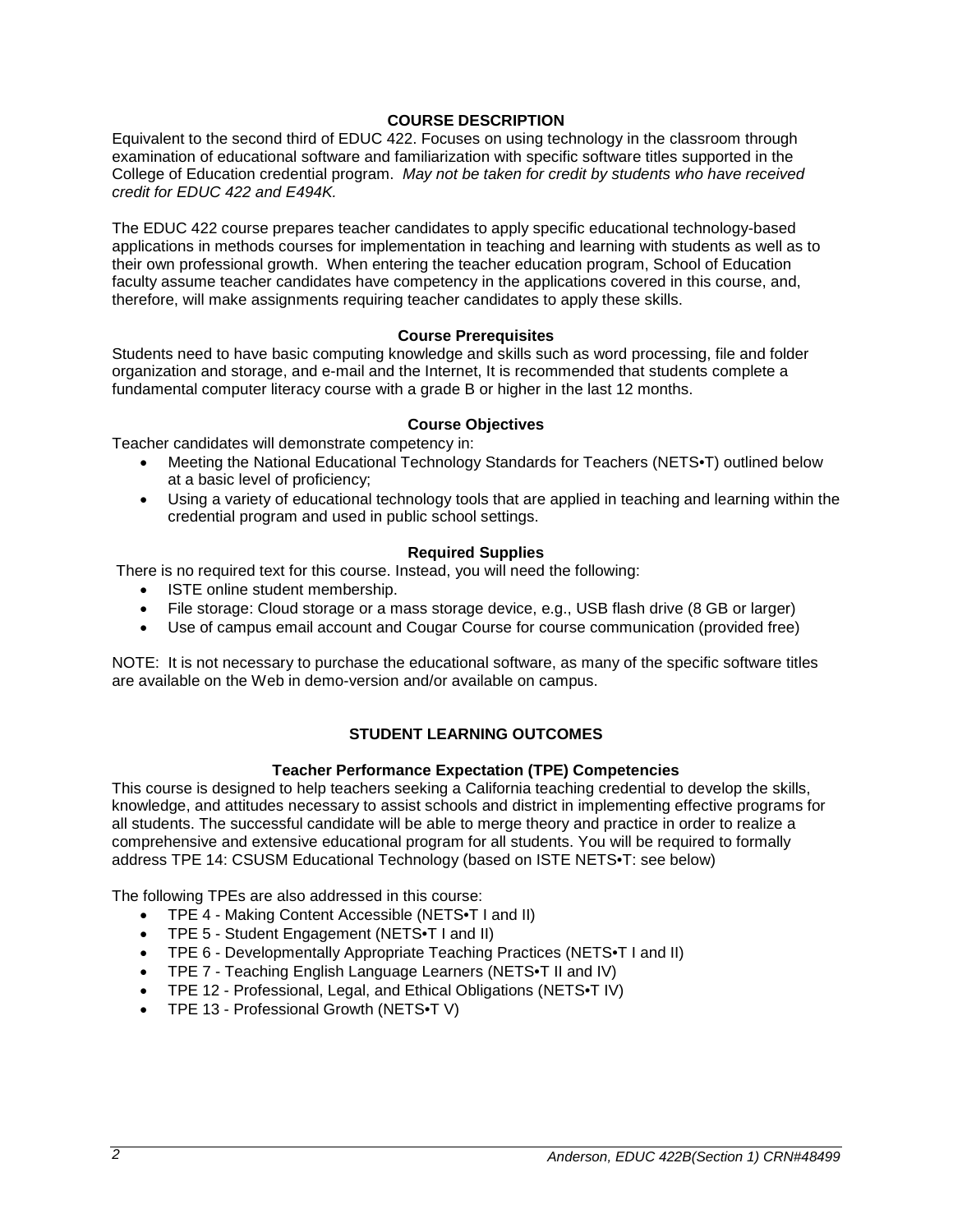The course also addresses Special Education Standards by California Commission on Teacher Credentialing:

- Multiple and Single Subject Program Standard 13: Preparation to Teach Special Populations (Students with Special Needs) in the General Education Classroom
- Preliminary Education Specialist Program Design Standard 6: Using Educational and Assistive **Technology**

## **ISTE National Educational Technology Standards (NETS•T) and Performance Indicators for Teachers**

Effective teachers model and apply the National Educational Technology Standards for Students (NETS•S) as they design, implement, and assess learning experiences to engage students and improve learning; enrich professional practice; and provide positive models for students, colleagues, and the community. All teachers should meet the following standards and performance indicators. Teachers:

# **I. Facilitate and Inspire Student Learning and Creativity**

Teachers use their knowledge of subject matter, teaching and learning, and technology to facilitate experiences that advance student learning, creativity, and innovation in both face-to-face and virtual environments. Teachers:

- **a.** promote, support, and model creative and innovative thinking and inventiveness
- **b.** engage students in exploring real-world issues and solving authentic problems using digital tools and resources
- **c.** promote student reflection using collaborative tools to reveal and clarify students' conceptual understanding and thinking, planning, and creative processes
- **d.** model collaborative knowledge construction by engaging in learning with students, colleagues, and others in face-to-face and virtual environments

# **II. Design and Develop Digital-Age Learning Experiences and Assessments**

Teachers design, develop, and evaluate authentic learning experiences and assessments incorporating contemporary tools and resources to maximize content learning in context and to develop the knowledge, skills, and attitudes identified in the NETS•S. Teachers:

- **a.** design or adapt relevant learning experiences that incorporate digital tools and resources to promote student learning and creativity
- **b.** develop technology-enriched learning environments that enable all students to pursue their individual curiosities and become active participants in setting their own educational goals, managing their own learning, and assessing their own progress
- **c.** customize and personalize learning activities to address students' diverse learning styles, working strategies, and abilities using digital tools and resources
- **d.** provide students with multiple and varied formative and summative assessments aligned with content and technology standards and use resulting data to inform learning and teaching

## **III. Model Digital-Age Work and Learning**

Teachers exhibit knowledge, skills, and work processes representative of an innovative professional in a global and digital society. Teachers:

- **a.** demonstrate fluency in technology systems and the transfer of current knowledge to new technologies and situations
- **b.** collaborate with students, peers, parents, and community members using digital tools and resources to support student success and innovation
- **c.** communicate relevant information and ideas effectively to students, parents, and peers using a variety of digital-age media and formats
- **d.** model and facilitate effective use of current and emerging digital tools to locate, analyze, evaluate, and use information resources to support research and learning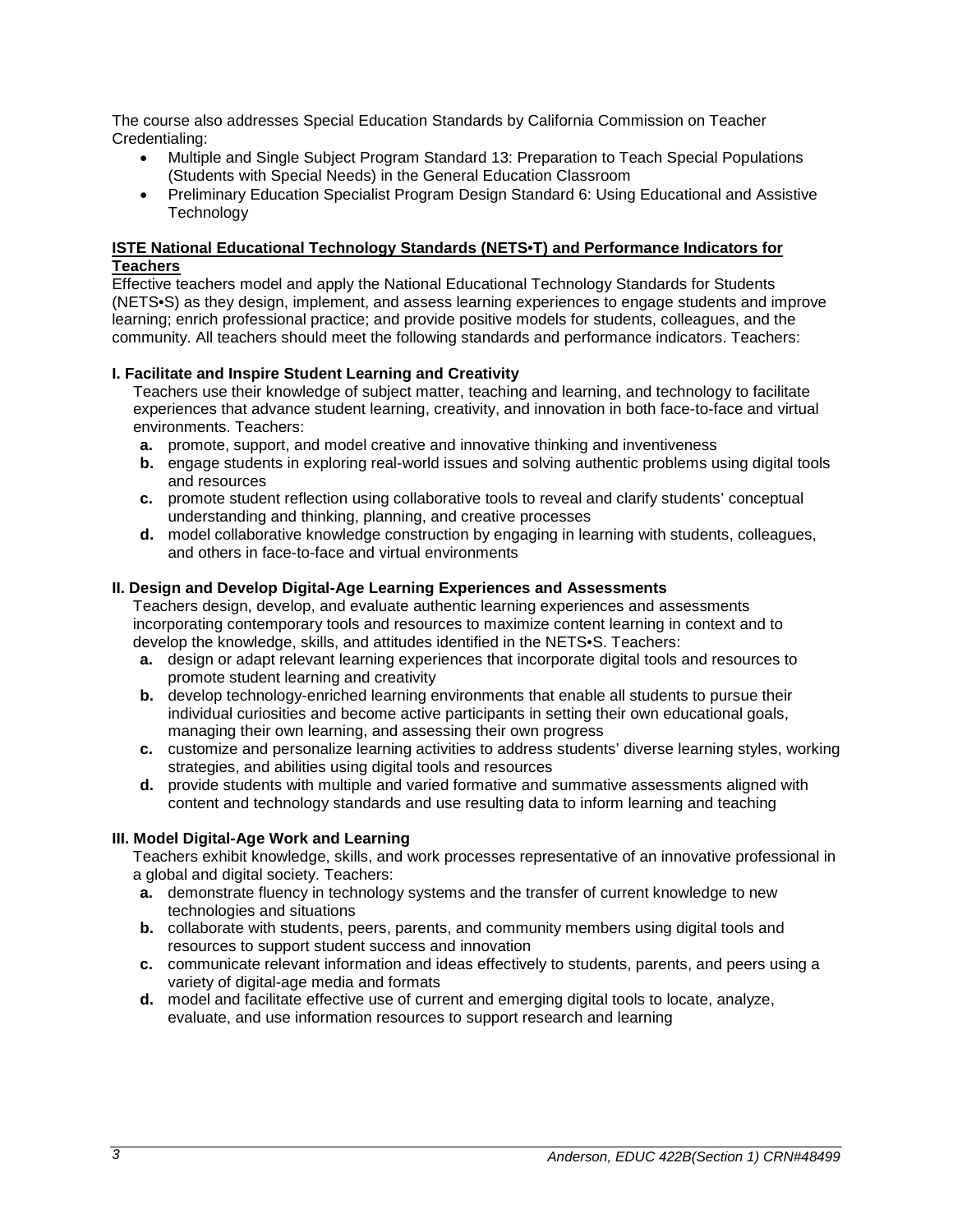## **IV. Promote and Model Digital Citizenship and Responsibility**

Teachers understand local and global societal issues and responsibilities in an evolving digital culture and exhibit legal and ethical behavior in their professional practices. Teachers:

- **a.** advocate, model, and teach safe, legal, and ethical use of digital information and technology, including respect for copyright, intellectual property, and the appropriate documentation of sources
- **b.** address the diverse needs of all learners by using learner-centered strategies and providing equitable access to appropriate digital tools and resources
- **c.** promote and model digital etiquette and responsible social interactions related to the use of technology and information
- **d.** develop and model cultural understanding and global awareness by engaging with colleagues and students of other cultures using digital-age communication and collaboration tools

#### **V. Engage in Professional Growth and Leadership**

Teachers continuously improve their professional practice, model lifelong learning, and exhibit leadership in their school and professional community by promoting and demonstrating the effective use of digital tools and resources. Teachers:

- **a.** participate in local and global learning communities to explore creative applications of technology to improve student learning
- **b.** exhibit leadership by demonstrating a vision of technology infusion, participating in shared decision making and community building, and developing the leadership and technology skills of others
- **c.** evaluate and reflect on current research and professional practice on a regular basis to make effective use of existing and emerging digital tools and resources in support of student learning
- **d.** contribute to the effectiveness, vitality, and self-renewal of the teaching profession and of their school and community

*ISTE (International Society for Technology in Education), 2008* [\(http://www.iste.org/docs/pdfs/nets-t](http://www.iste.org/docs/pdfs/nets-t-standards.pdf)[standards.pdf\)](http://www.iste.org/docs/pdfs/nets-t-standards.pdf)

## **GENERAL CONSIDERATIONS**

## **Professional Dispositions**

The California State University San Marcos School of Education fosters the development of the following professional dispositions among our students:

- *Social Justice and Equity*: Candidates appreciate the languages, communities, and experiences learners bring to the classroom. Candidates advocate for and support marginalized communities and individuals.
- *Collaboration*: Candidates learn and practice the skills of collaboration in their coursework and use them in their professional interactions with students, colleagues, parents, caregivers and those in the wider community.
- *Critical Thinking*: Candidates analyze various professional contexts, resulting in more informed decision-making about professional practice.
- *Professional Ethics*: Candidates learn to make and act on well-reasoned, principled judgments.
- *Reflective Teaching and Learning*: Candidates critically review their professional practice and the impact it has on student success.
- *Life-Long Learning*: Candidates are committed to actively seeking new knowledge, skills and experiences throughout their career.

(adopted by the COE Governance Community on January 19, 2007)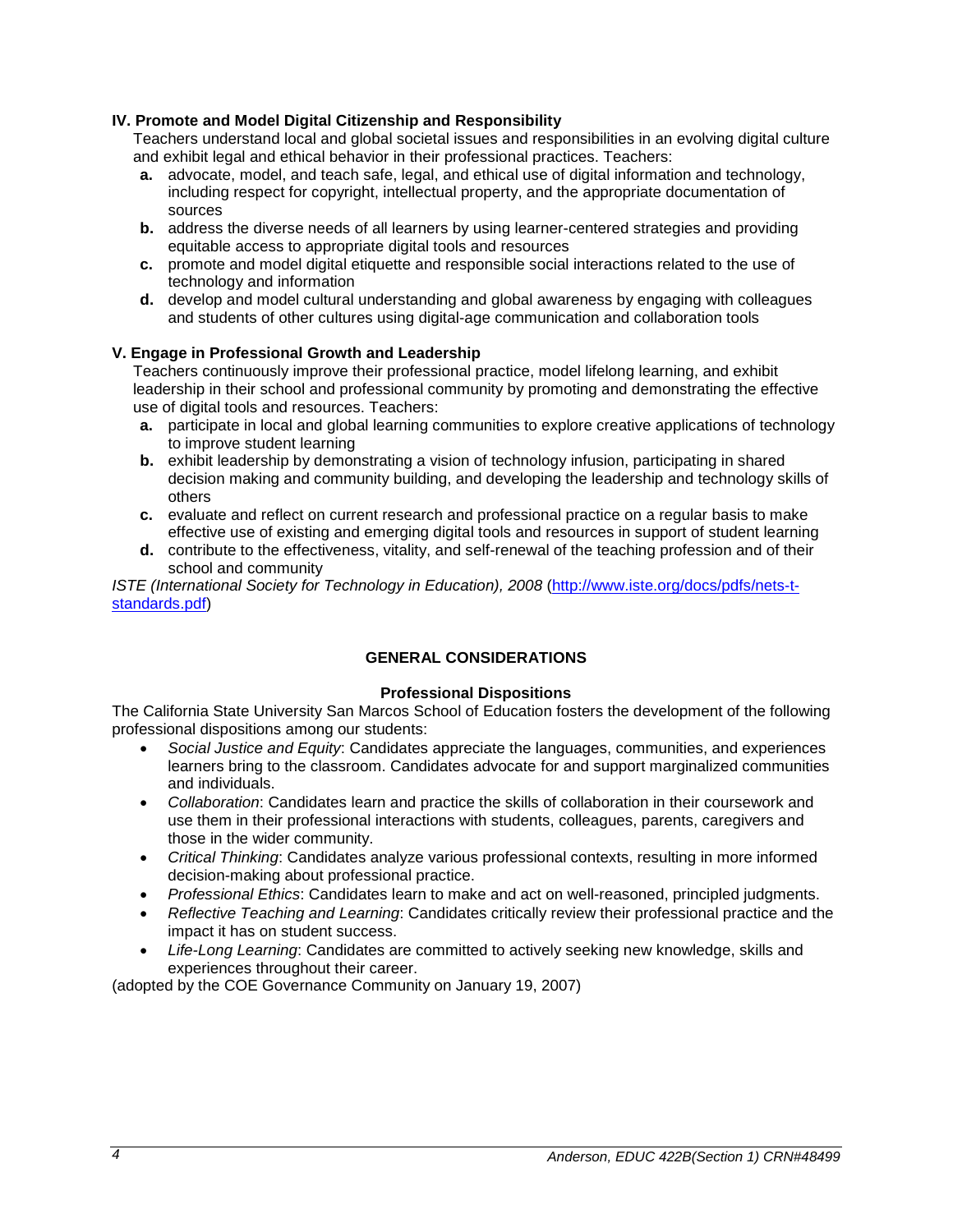#### **School of Education Attendance Policy**

Due to the dynamic and interactive nature of courses in the School of Education, all candidates are expected to attend all classes and participate actively. At a minimum, candidates must attend more than 80% of class time, or s/he may not receive a passing grade for the course at the discretion of the instructor. Individual instructors may adopt more stringent attendance requirements. Should the candidate have extenuating circumstances, s/he should contact the instructor as soon as possible. *(Adopted by the COE Governance Community, December, 1997).*

Teacher education is a professional preparation program. We practice positive professional dispositions. In addition, there will be discussion in each session. Active participation is important for the collective learning of the class members.

Accordingly, if more than 3 hours of class time (including online modules) are missed, a student cannot receive higher than a C+. Excessive tardiness will also result in loss of attendance/participation points. Notifying the instructor does not constitute an excuse. If extraordinary circumstances occur, please make an appointment with the instructor. Remember that communication is the key to success.

In addition to attending course sessions, students may need to use campus resources for some assignments. All students must plan times they can work in labs on campus. Students are required to check campus resources and availability of labs. Mac computers are available in ACD 202, ACD 211, UH 271, UH 273, and SCI2 306 in addition to other locations such as the library  $2<sup>nd</sup>$  floor. Students are required to use campus issued-email accounts and check email and the class Cougar Course (Moodle) site at least two times per week to communicate with instructor and peers.

#### **Students with Disabilities Requiring Reasonable Accommodations**

Candidates with disabilities who require reasonable accommodations must be approved for services by providing appropriate and recent documentation to the Office of Disable Student Services (DSS). This office is located in Craven Hall 4300, and can be contacted by phone at (760) 750-4905, or TTY (760) 750-4909. Candidates authorized by DSS to receive reasonable accommodations should meet with their instructor during office hours or, in order to ensure confidentiality, in a more private setting.

## **All University Writing Requirement**

The CSUSM writing requirement of 2500 words is met through the completion of course assignments. Therefore, all writing will be looked at for content, organization, grammar, spelling, and format.

If needed, it is suggested that you make an appointment with the Writing Center [\(http://www.csusm.edu/writing\\_center/\)](http://www.csusm.edu/writing_center/) to seek help with writing skills before submitting your written assignments.

#### **CSUSM Academic Honesty Policy**

"Students will be expected to adhere to standards of academic honesty and integrity, as outlined in the Student Academic Honesty Policy. All written work and oral presentation assignments must be original work. All ideas/materials that are borrowed from other sources must have appropriate references to the original sources. Any quoted material should give credit to the source and be punctuated with quotation marks.

Students are responsible for honest completion of their work including examinations. There will be no tolerance for infractions. If you believe there has been an infraction by someone in the class, please bring it to the instructor's attention. The instructor reserves the right to discipline any student for academic dishonesty in accordance with the general rules and regulations of the university. Disciplinary action may include the lowering of grades and/or the assignment of a failing grade for an exam, assignment, or the class as a whole."

Incidents of Academic Dishonesty will be reported to the Dean of Students. Sanctions at the University level may include suspension or expulsion from the University.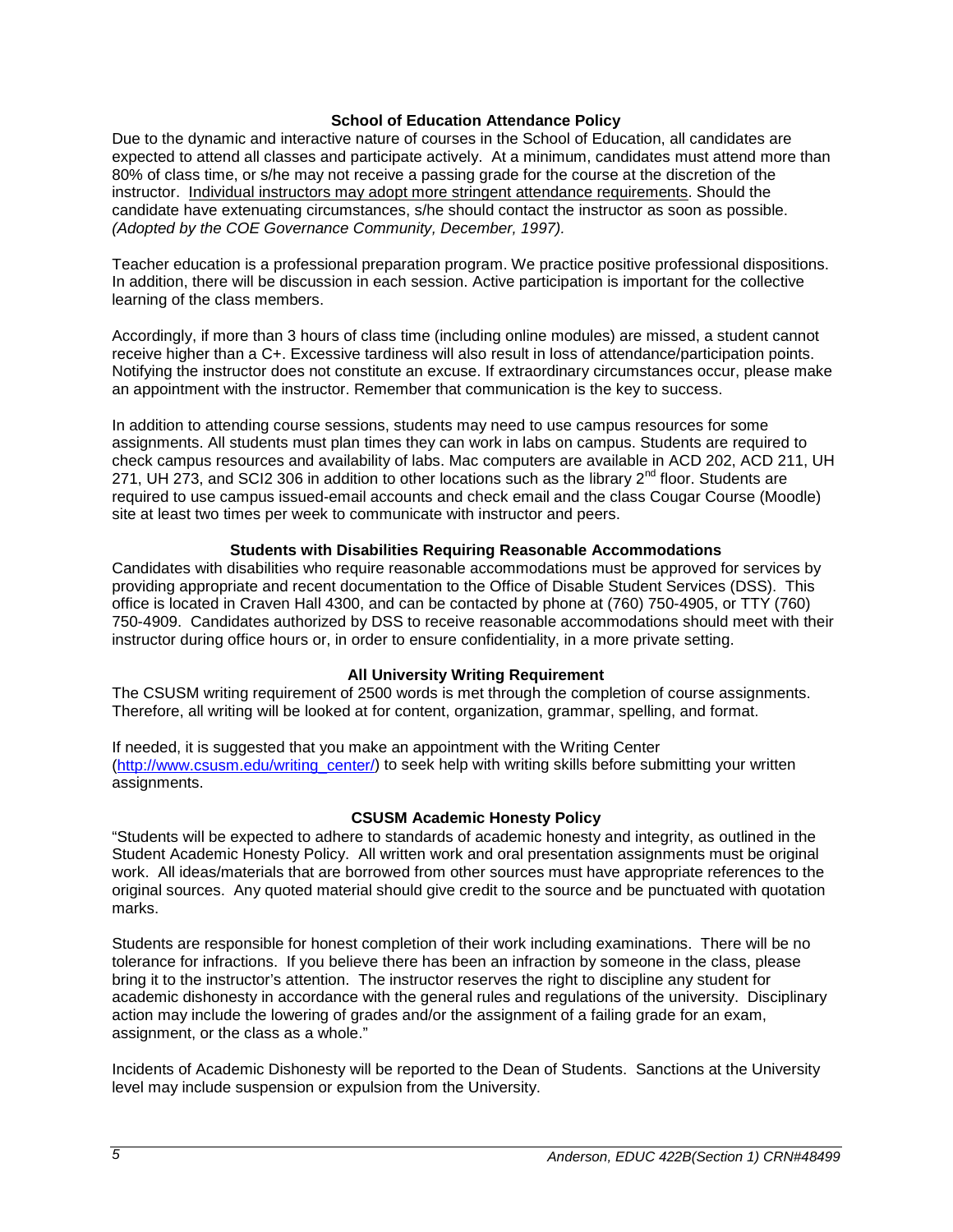## **Plagiarism:**

As an educator, it is expected that each candidate will do his/her own work, and contribute equally to group projects and processes. Plagiarism or cheating is unacceptable under any circumstances. If you are in doubt about whether your work is paraphrased or plagiarized see the Plagiarism Prevention for Students website [http://library.csusm.edu/plagiarism/index.html.](http://library.csusm.edu/plagiarism/index.html) If there are questions about academic honesty, please consult the University catalog.

#### **Use of Technology**

Candidates are expected to demonstrate competency in the use of various forms of technology (i.e. word processing, electronic mail, Moodle, use of the Internet, and/or multimedia presentations). Specific requirements for course assignments with regard to technology are at the discretion of the instructor. Keep a digital copy of all assignments for use in your teaching portfolio. All assignments will be submitted online, and some will be submitted in hard copy as well. Details will be given in class.

## **Electronic Communication Protocol**

Electronic correspondence is a part of your professional interactions. If you need to contact the instructor, e-mail is often the easiest way to do so. It is my intention to respond to all received e-mails in a timely manner. Please be reminded that e-mail and on-line discussions are a very specific form of communication, with their own nuances and etiquette. For instance, electronic messages sent in all upper case (or lower case) letters, major typos, or slang, often communicate more than the sender originally intended. With that said, please be mindful of all e-mail and on-line discussion messages you send to your colleagues, to faculty members in the School of Education, or to persons within the greater educational community. All electronic messages should be crafted with professionalism and care. Things to consider:

- Would I say in person what this electronic message specifically says?
- How could this message be misconstrued?
- Does this message represent my highest self?
- Am I sending this electronic message to avoid a face-to-face conversation?

In addition, if there is ever a concern with an electronic message sent to you, please talk with the author in person in order to correct any confusion.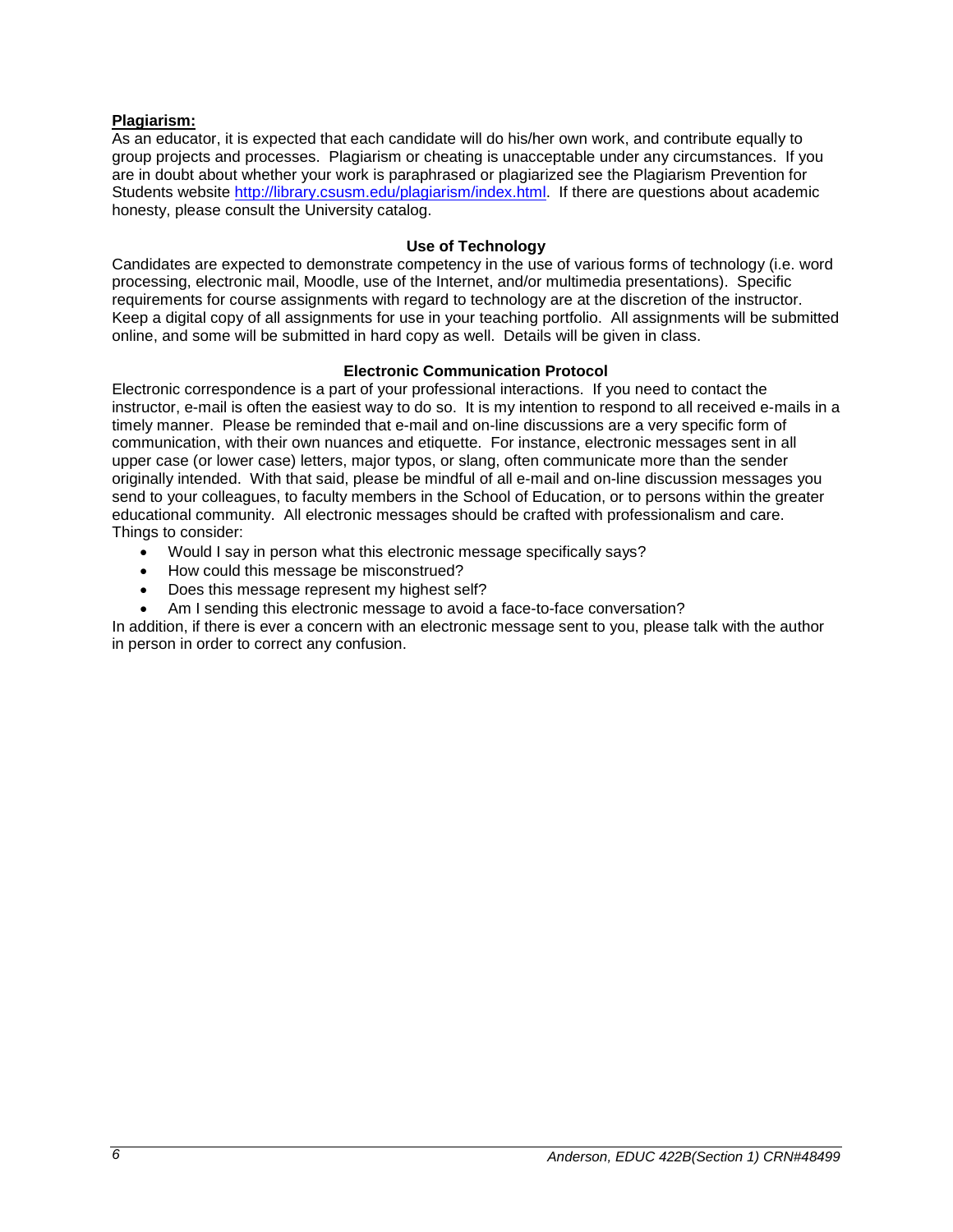# **ASSIGNMENTS | REQUIREMENTS | GRADING STANDARDS**

#### **Assignments**

| <b>Assignment</b>                                                                          | <b>Description</b>                                                                                                                                                                                                                                                                                                                        | <b>Pts</b> | <b>Due</b>                  |
|--------------------------------------------------------------------------------------------|-------------------------------------------------------------------------------------------------------------------------------------------------------------------------------------------------------------------------------------------------------------------------------------------------------------------------------------------|------------|-----------------------------|
| Reading<br><b>Reflections &amp;</b>                                                        | Reflect on course readings related to NETS and current issues in<br>educational technology; maintain professional blogs, contribute to                                                                                                                                                                                                    | 20         | <b>Entries</b><br>$10/18$ . |
| <b>Comments</b>                                                                            | online discussions, and apply Netiquette in the process.                                                                                                                                                                                                                                                                                  |            | <b>Comments</b><br>10/25    |
| Internet<br>Resource<br>Evaluation                                                         | Students review a wide range of interactive educational Internet<br>resources found on the Thinkfinity website. Students select and<br>review 10 activities, web sites, lesson plans, or interactive<br>resources, noting NETS-S and opportunities for student learning.                                                                  | 15         | 10/18                       |
| Computational<br>Thinking &<br>Coding                                                      | Students explore computational thinking and use Scratch to create<br>an inspiring educational project to facilitate student learning.                                                                                                                                                                                                     | 15         | 10/25                       |
| Personal<br>Learning<br><b>Network</b>                                                     | Students use Web 2.0 tools to build a personal learning network<br>and engage in collaborative learning and professional growth.                                                                                                                                                                                                          | 15         | 10/25                       |
| <b>Teacher</b><br>Website                                                                  | Students create a website to facilitate student learning and<br>collaboration with students and parents.                                                                                                                                                                                                                                  | 15         | 11/1                        |
| <b>NETS &amp; TPE</b><br>14<br>Spreadsheet<br>and Narrative<br>submission on<br>Taskstream | Students organize course activities and assignments. Students<br>reflect on NETS and select course artifacts to show evidence for<br>meeting TPE 14, which is based on NETS.T.                                                                                                                                                            | 10         | 11/1                        |
| Attendance &<br>Professional<br><b>Dispositions</b>                                        | Teacher candidates are expected to have a positive disposition<br>toward teaching and learning. They should help each other and<br>create a positive classroom environment for everyone. This means<br>having a positive attitude in class, being on time and actively<br>engaged in discussions and activities both in class and online. | 10         | <b>NA</b>                   |

TOTAL POINTS POSSIBLE = 100

Detailed information is provided on Cougar Courses. Please note that modifications may occur at the discretion of the instructor. In addition to the assignments described above, performance assessment will be on student's cooperation and flexibility in response to unforeseen challenges and student's ability to perform tasks using a variety of technology tools.

## **Assignment Policy**

All assignments, requirements, due dates and scoring rubrics will be available through Cougar Courses. You are responsible to track your grades and progress in the course. In order to successfully complete this course, all assignments must be completed at an acceptable level noted on assignment directions and rubrics. All assignments are due by 11:55 p.m. on the due date, unless specified otherwise. Late assignment policy: -1 point one day late, -2 two days late, -3 three days late, and so on. After a week, no assignments will be accepted. If extraordinary circumstances occur, please contact the instructor immediately.

## **Course Grades**

|                  | Final grades are calculated on the standard of:                                                            |               |               |
|------------------|------------------------------------------------------------------------------------------------------------|---------------|---------------|
| A: 93% - 100%    | A-: 90% - 92%                                                                                              | B+: 87% - 89% | B: 83% - 86%  |
| B-: 80% - 82%    | $C_{+}$ : 77% - 79%                                                                                        | C: 73% - 76%  | C-: 70% - 72% |
| $D: 60\% - 69\%$ | F: below 60                                                                                                |               |               |
|                  | Eailure to complete this course with a grade of $C_{\pm}$ or bigher will probibit a teacher candidate from |               |               |

compiete this course with a grade of C+ or higher will prohibit a teacher candidate from entering a teaching credential program.